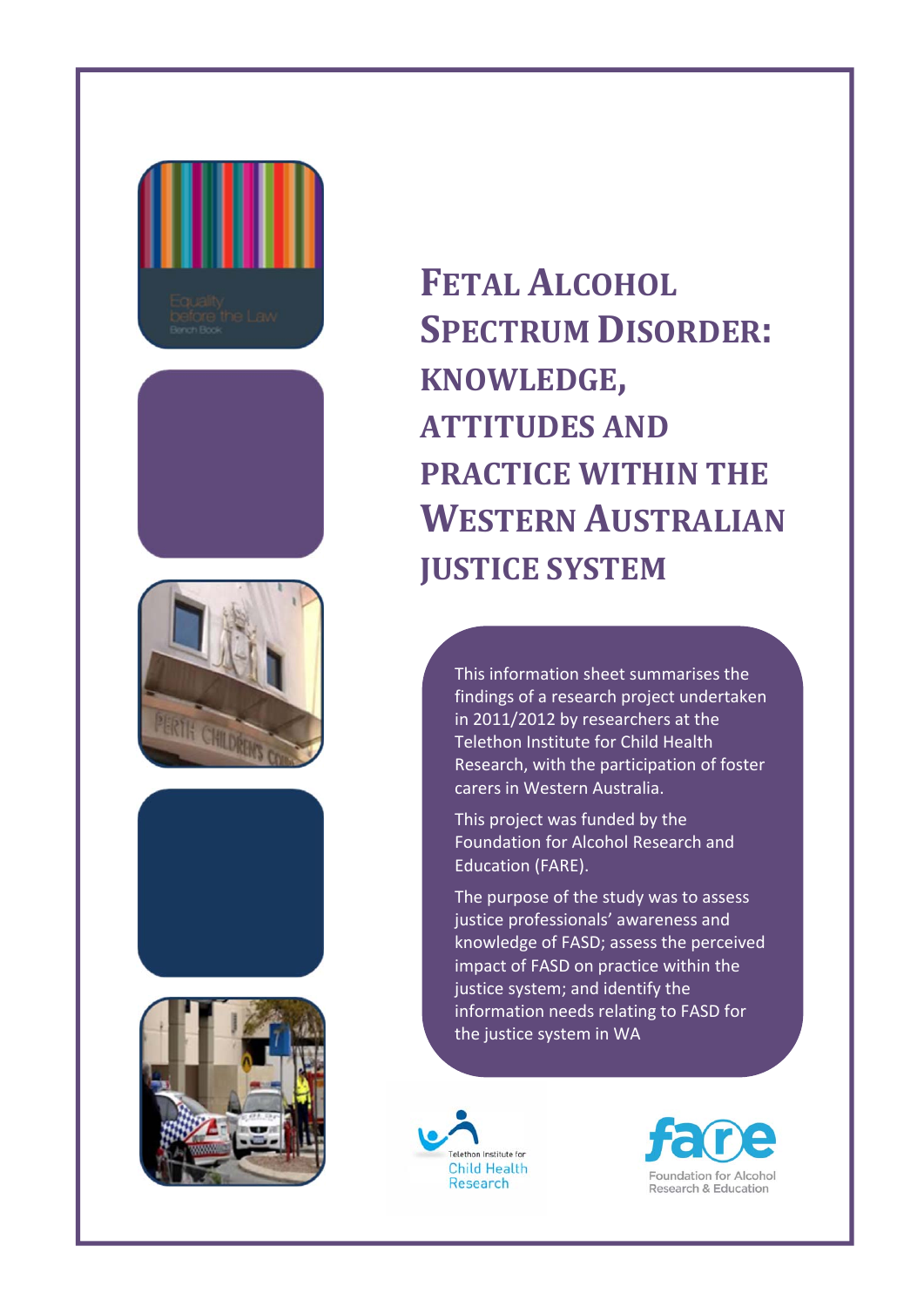#### **Project Investigators**

- Dr Raewyn Mutch
- Dr Rochelle Watkins
- Heather Jones
- Winthrop Research Professor Carol Bower

## **Project Reference Group**

- Ms Fay Alford: Director, Foster Care Association of Western Australia
- **Mr David Davidson: Law** Society of Western Australia, Criminal Law Committee
- Mr Warren Harvey: WA Representative, National Organisation for Fetal Alcohol Syndrome and Related Disorders
- Ms Sue Renshaw: A/Assistant Commissioner, Youth Justice Community and Youth Justice Divisions Department of Corrective **Services**
- **Ms Claire Rossi: Senior** Solicitor, Youth Law Team Legal Aid Western Australia
- Assistant Commissioner: Judicial Services Western Australia Police (Mr Wayne Gregson APM, Mr Jon Tuttle, Mr Kim Porter)

## **Methods**

- Literature Review
- On-line survey of judicial, legal, corrections and police sectors of the WA justice system
- Quantitative and qualitative analysis of the data

# **Key Findings**

- Response to the survey was low (23%) and relatively consistent across sectors.
- Over 90% of judicial officers, lawyers and DCS staff, and almost 75% of police officers were aware of FAS.
- Awareness of FASD was lower than for FAS across all sectors.
- Almost 80% of participants agreed that FASD is real, and that the negative effect of alcohol on fetal development has been proven.
- More than 75% of judicial officers, 85% of lawyers and DCS staff, and almost 50% of police officers perceived FASD as relevant to their work.
- Approximately 60% of participants from the judicial and legal sectors, 67% of staff from the corrections sector, and 43% from the police sector reported ever dealing with a person who may have been affected by FASD.
- We found widespread agreement among judicial officers (79%), lawyers (92%) and DCS staff (84%) that the assessment and diagnosis of FASD would improve the possibilities of appropriate consequences for unacceptable behaviour.
- Most participants (72%) also indicated a need for more information about FASD, including information to improve the identification of individuals in need of specialist assessment, and guidelines on how to deal with people with FASD.
- We also found strong support across all sectors for the development of appropriate alternative or diversionary sentencing options for people with FASD.